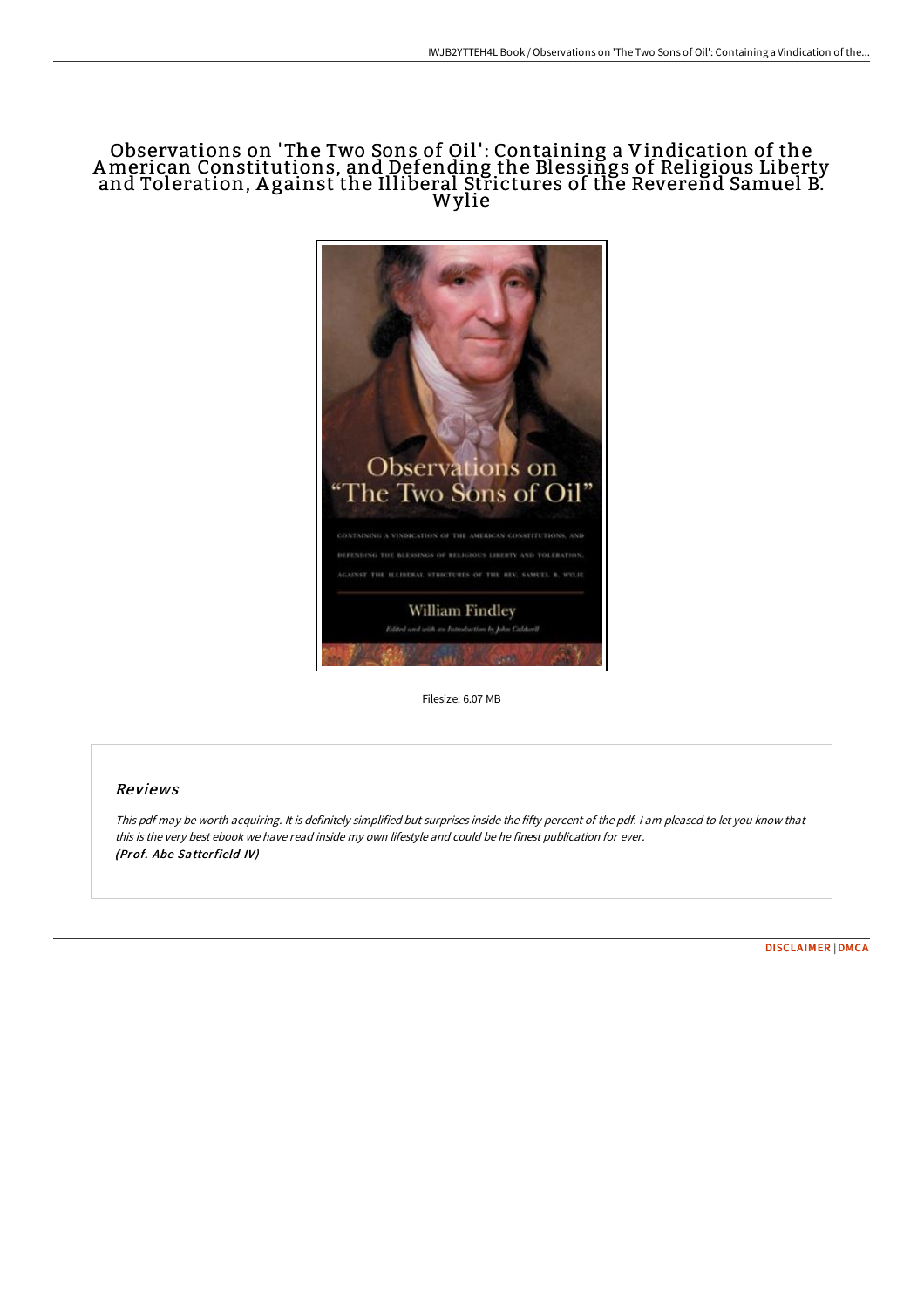## OBSERVATIONS ON 'THE TWO SONS OF OIL': CONTAINING A VINDICATION OF THE AMERICAN CONSTITUTIONS, AND DEFENDING THE BLESSINGS OF RELIGIOUS LIBERTY AND TOLERATION, AGAINST THE ILLIBERAL STRICTURES OF THE REVEREND SAMUEL B. WYLIE



To save Obser vations on 'The Two Sons of Oil': Containing a Vindication of the American Constitutions, and Defending the Blessings of Religious Liberty and Toleration, Against the Illiberal Strictures of the Reverend Samuel B. Wylie eBook, make sure you refer to the hyperlink beneath and save the ebook or have accessibility to other information which are related to OBSERVATIONS ON 'THE TWO SONS OF OIL': CONTAINING A VINDICATION OF THE AMERICAN CONSTITUTIONS, AND DEFENDING THE BLESSINGS OF RELIGIOUS LIBERTY AND TOLERATION, AGAINST THE ILLIBERAL STRICTURES OF THE REVEREND SAMUEL B. WYLIE book.

Liberty Fund Inc. Paperback. Book Condition: new. BRAND NEW, Observations on 'The Two Sons of Oil': Containing a Vindication of the American Constitutions, and Defending the Blessings of Religious Liberty and Toleration, Against the Illiberal Strictures of the Reverend Samuel B. Wylie, William Findley, William Findley was an important, if lesser-known, politician during the early national period of American history. He was a captain in the Revolutionary army, an Anti-Federalist, and a forty-year veteran politician of both state and national office. In the Pennsylvania ratifying convention he had vigorously opposed the approval of the proposed Constitution because he felt that it did not guarantee the protection of some basic liberties such as jury trial; religious freedom; and freedom of speech, assembly, press, etc. After the Bill of Rights was adopted, Findley became a strong supporter of the Constitution. OBSERVATIONS ON 'THE TWO SONS OF OIL' was written in 1811 in response to the Reverend Samuel B Wylie's work, 'The Two Sons of Oil', which was published in 1803. In this work of radical Presbyterian theology, Wylie pointed out what he considered to be deficiencies in the constitutions of both Pennsylvania and the United States and declared them to be immoral. Findley's response to Wylie's criticisms in 'Observations' showed that it was neither the purpose nor the design of the United States government to have a federal religion and a federal creed. In a broader sense the book is also a passionate defense of a civil government guided by moral principles that allow for essential freedoms. Findley's defense of religious liberty and the American constitutions affords a grand window through which to view early American understanding about the relationship between politics and faith and why it is essential for both liberty and piety to resist any attempt to unite government and...

<sup>画</sup> Read Observations on 'The Two Sons of Oil': Containing a Vindication of the American [Constitutions,](http://techno-pub.tech/observations-on-x27-the-two-sons-of-oil-x27-cont.html) and Defending the Blessings of Religious Liberty and Toleration, Against the Illiberal Strictures of the Reverend Samuel B. Wylie Online

Download PDF Observations on 'The Two Sons of Oil': Containing a Vindication of the American [Constitutions,](http://techno-pub.tech/observations-on-x27-the-two-sons-of-oil-x27-cont.html) and Defending the Blessings of Religious Liberty and Toleration, Against the Illiberal Strictures of the Reverend Samuel B. Wylie